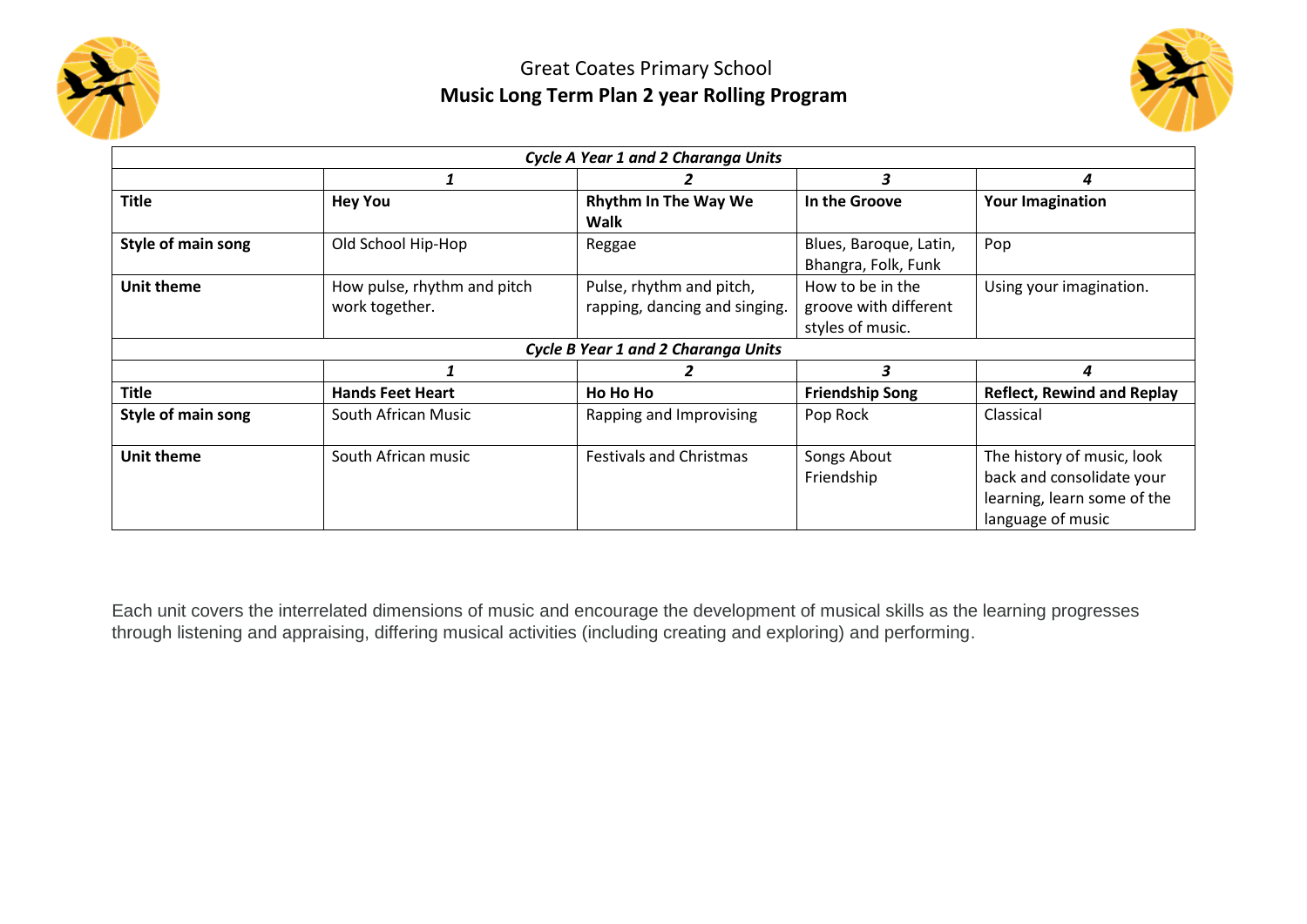

## Great Coates Primary School **Music Long Term Plan 2 year Rolling Program**



| Cycle A Year 3 and 4 Charanga Units |                                                                   |                                              |                                           |                                                                                                             |  |  |  |  |
|-------------------------------------|-------------------------------------------------------------------|----------------------------------------------|-------------------------------------------|-------------------------------------------------------------------------------------------------------------|--|--|--|--|
|                                     |                                                                   |                                              | 3                                         | 4                                                                                                           |  |  |  |  |
| <b>Title</b>                        | <b>Let Your Spirits Fly</b>                                       | <b>Glockenspiel Stage 1</b>                  | <b>Three Little Birds</b>                 | <b>The Dragon Song</b>                                                                                      |  |  |  |  |
| Style of main song                  | <b>RnB</b>                                                        | Mixed styles                                 | Reggae                                    | A Pop song that tells a story                                                                               |  |  |  |  |
| <b>Unit theme</b>                   | RnB and other styles                                              | Exploring & developing<br>playing skills     | Reggae and animals                        | Music from around the<br>world, celebrating our<br>differences and being kind to<br>one another             |  |  |  |  |
|                                     |                                                                   | Cycle B Year 3 and 4 Charanga Units          |                                           |                                                                                                             |  |  |  |  |
|                                     |                                                                   |                                              | 3                                         | 4                                                                                                           |  |  |  |  |
| <b>Title</b>                        | <b>Glockenspiel 2</b>                                             | Lean on me                                   | <b>Blackbird</b>                          | <b>Reflect, Rewind, Replay</b>                                                                              |  |  |  |  |
| Style of main song                  | Mixed styles                                                      | Gospel                                       | The Beatles/Pop                           | Classical                                                                                                   |  |  |  |  |
| <b>Unit theme</b>                   | Exploring and developing playing<br>skills using the glockenspiel | Soul/Gospel music and<br>helping one another | The Beatles, equality<br>and civil rights | The history of music, look<br>back and consolidate your<br>learning, learn some of the<br>language of music |  |  |  |  |

Each unit covers the interrelated dimensions of music and encourage the development of musical skills as the learning progresses through listening and appraising, differing musical activities (including creating and exploring) and performing.